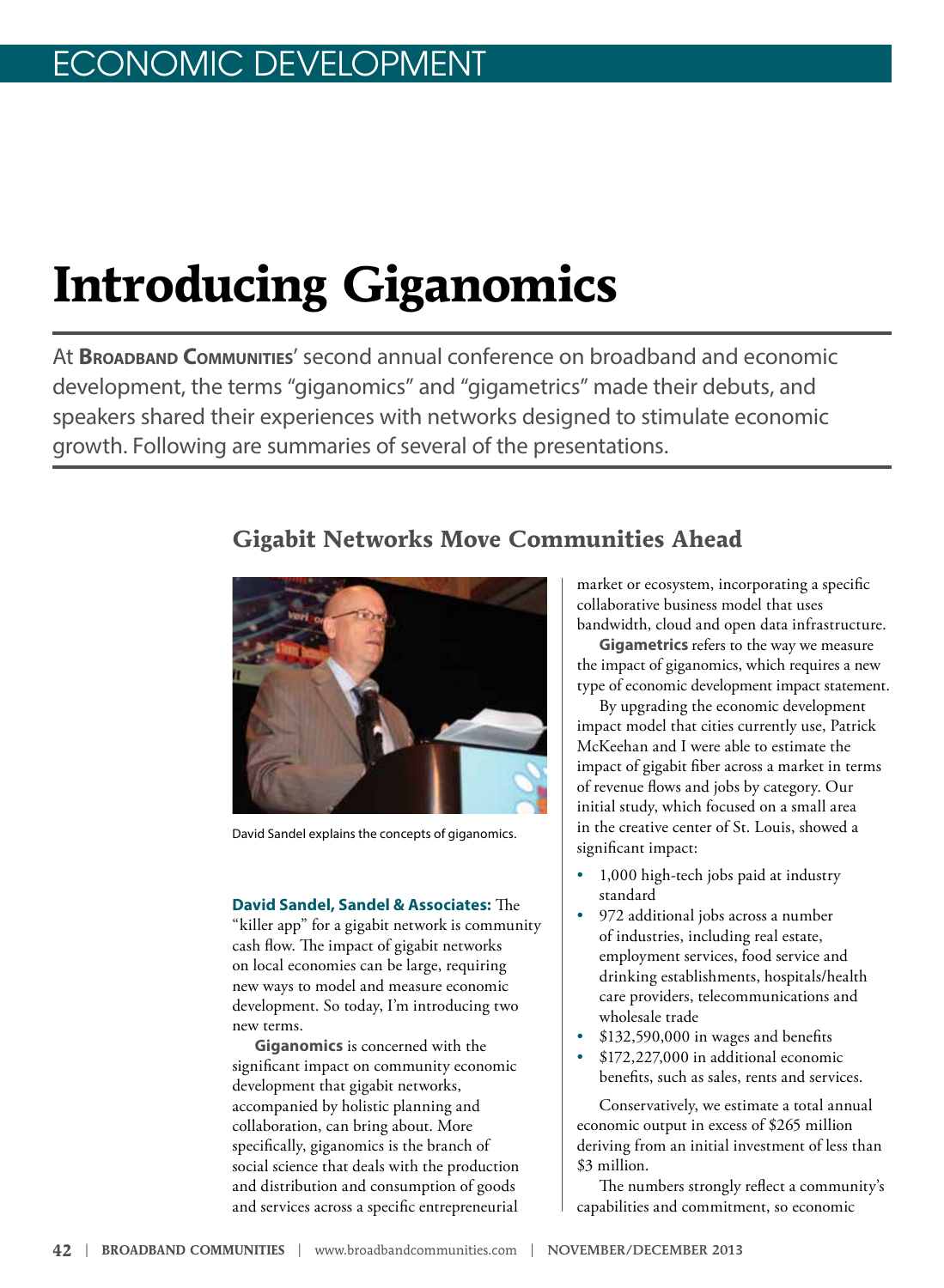impact is not guaranteed. Intentional focus is necessary to achieve these results.

#### **Rick Usher, Kansas City, Mo.:**

Google Fiber is proving to be a talent attractor and retainer in Kansas City. People are moving there to use the network to start businesses. There are now close to a dozen houses in the new KC Startup Village [an entrepreneurled initiative that helps the Kansas City startup community, in part by supplying live/work space]. City government is compiling a database of startups and business successes related to Google Fiber.

**Mike Burke, Launch KC:** Things are moving at dizzying speed in Kansas City. There's a digital event almost every week. The way organizations such as the Digital Sandbox [a federally funded, proof-of-concept incubator for tech companies], Code for America [a nonprofit that helps develop new technology for government use] and KC Startup Village work together has huge implications for urban design. Many tech companies are applying for free space, and we're helping them find it. Launch KC is working as an economic development organization and

In earlier years, Kansas City exported talent to the coasts. Today, the talent is coming back. KC's new tech startups require coworking space in walkable areas with gyms and coffee shops.

surpassing the traditional organizations. Cerner, a corporation that already had a presence in Kansas City, just announced a new campus with 15,000 employees. We were exporting talent, but now the talent is coming back.

New tech startups require coworking space, and private companies are opening these spaces. Unlike traditional office parks, the coworking spaces are located in the central city in walkable areas with plenty of coffee shops, restaurants and gyms and with access to transportation. The sociology is fascinating! And it all happened organically, not through the big hand of government. If you try to build something that's cool, it's probably not.

#### **Aaron Deacon, KC Digital Drive:**

KC Digital Drive's goals are **Economic development**: Digital Sandbox has funded 27 early-stage companies, and KC Startup Village has 31 more. Some of these companies will succeed. Some are already attracting real financing.

**Digital inclusion**: We're making sure opportunities extend across the economic spectrum. Working with organizations such as Connecting for Good and the Free Network Foundation, we have projects to address the digital divide so that everyone can move forward together. We're expanding skill sets to include coding, 3D digital printing and more.

**Application development**: We're working with US Ignite to get people to envision what the next generation of applications looks like.

**Gigabit city leadership**: We've hosted visitors from dozens of other cities and countries.

# **Taking Charge of Adoption**

#### **Michael Curri, Strategic Networks**

**Group:** A successful broadband network requires not only great technology but also great utilization. Utilization is what generates cash flow for network operators and produces economic benefits for communities. For a business, simply adopting broadband isn't the same as using it effectively. Adoption isn't sustainable unless businesses actually use broadband to its fullest potential and connect with their partners and customers via the Internet.

When the North Georgia Network launched its new business services, only 18 percent of potential customers signed up. The network needed 30

percent to break even. Networks in Scandinavian countries and Australia have experienced similar problems.

Strategic Networks Group found that Georgia businesses had many barriers to using broadband (other than lack of awareness that superfast broadband was available), including security and privacy issues, cost, expertise and fear of losing personal contact with their customers. Operators can address many of these concerns – for example, by explaining how to offer secure payment processing.

We profiled businesses to determine how they were using the Internet and compared them with similar businesses. SNG has a huge database, and we could show businesses that their utilization levels related directly to their revenue growth. If a business isn't utilizing e-solutions, it's losing market share.

Many businesses need help adopting the e-solutions that aren't self-evident – and those are the ones with the biggest benefits. They should learn to use social media to build trust and influence. A local hardware store could recommend additional purchases the way Amazon does; a local barber shop can allow customers to sign up online for the time slots they want. Or, a business may need help in changing its organizational culture to permit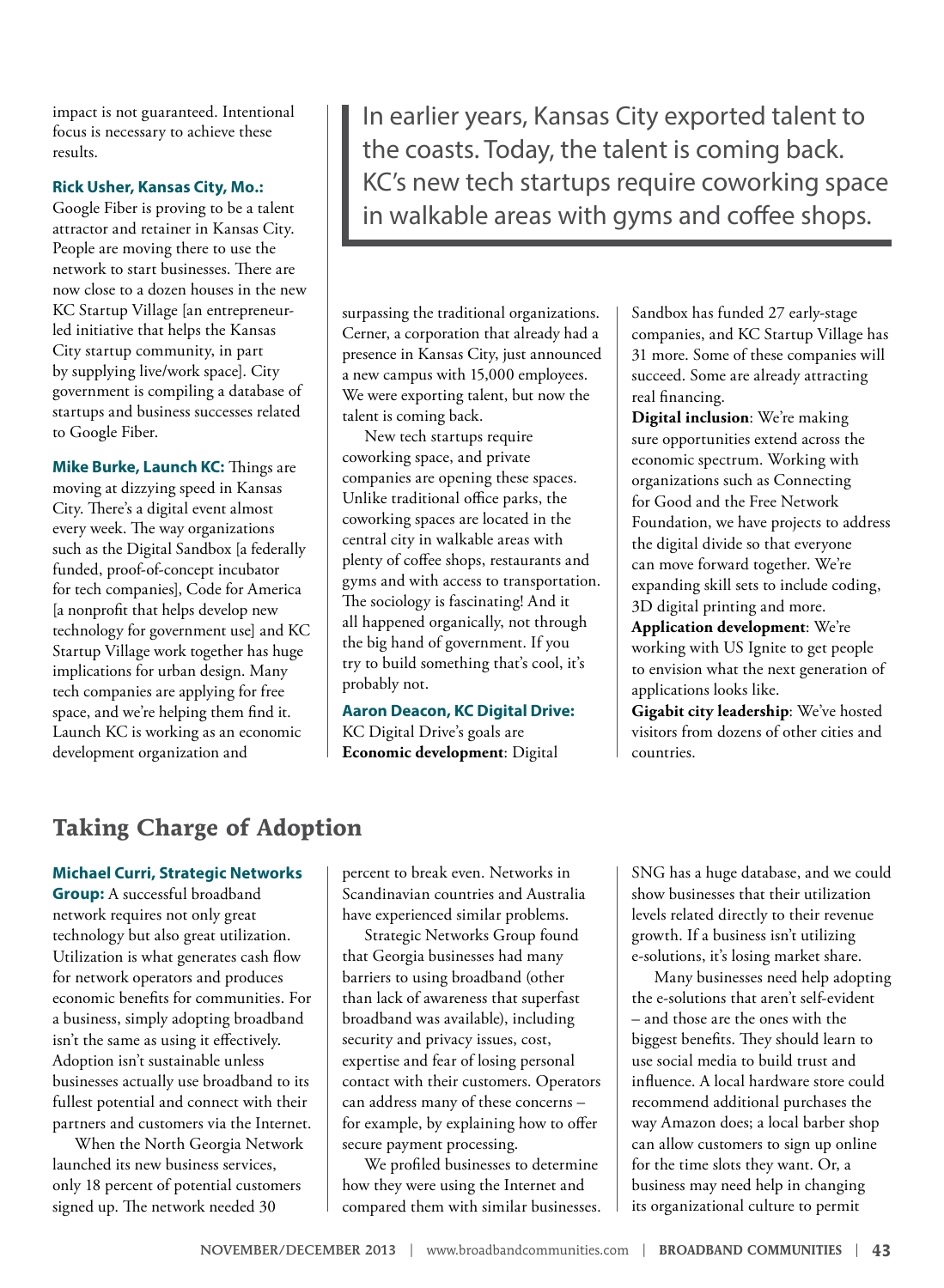# ECONOMIC DEVELOPMENT





#### North Georgia example

Economic Impact for every 100 businesses trained in North Georgia who adopt eSolutions:

| Industries                     | <b>Aggregate additional</b><br>revenues (annually) |
|--------------------------------|----------------------------------------------------|
| <b>All Industries</b>          | \$7.2 Million                                      |
| Manufacturing                  | \$17.5 Million                                     |
| Professional and Tech Services | S2.7 Million                                       |
| Tourism                        | \$4.8 Million                                      |



*Source: Strategic Networks Group*

telecommuting or deliver services online.

In a North Carolina study, we found that 31 percent of households had home-based businesses, and another 14 percent wanted to start such businesses but needed help starting up.

Home-based businesses increase employment levels and tax bases. These incremental benefits can be used to drive awareness of how to use broadband to operate a business.

#### **Kyle Hollifield, Magellan Advisors:**

In Bristol, Va., we benchmarked businesses and suggested changes they might make to use the community network more effectively. Now we're helping the community of Jupiter, Fla., learn how businesses are using broadband. Jupiter plans to use its municipal fiber for an open-access network that serves business, and the survey will show providers who their potential customers are. Persuading community officials to fund such a

survey may require explaining to them that they have a dormant asset they could use to increase the tax base.

In Bristol, the network authority funded an economic development staff member who focused on retaining businesses rather than attracting new ones. The tax base grew faster that way. People in the 50- to 65-year-old age bracket are starting more new businesses than anyone else – and they're already in your community. They don't need to be attracted.

# **Economic Revival: The Chicago Southland Fiber Network Story**

#### **Ed Zabrocki, Mayor, Tinley Park:**

The Chicago Southland area has reasonably priced land available, but broadband has been lacking. One of the Big Three automakers wants to locate a dealership here, but it needs broadband

to do so. A company that makes glue for labels – it's so specialized that it has a worldwide market – needs broadband. The first water main to Tinley Park was built in 1972, and now we have to build a new one. Just as we need more water,

we need more broadband. Businesses that are thinking about locating here look at all the infrastructure – roads, water and sewer – as well as incentives. Broadband has to be part of the entire package.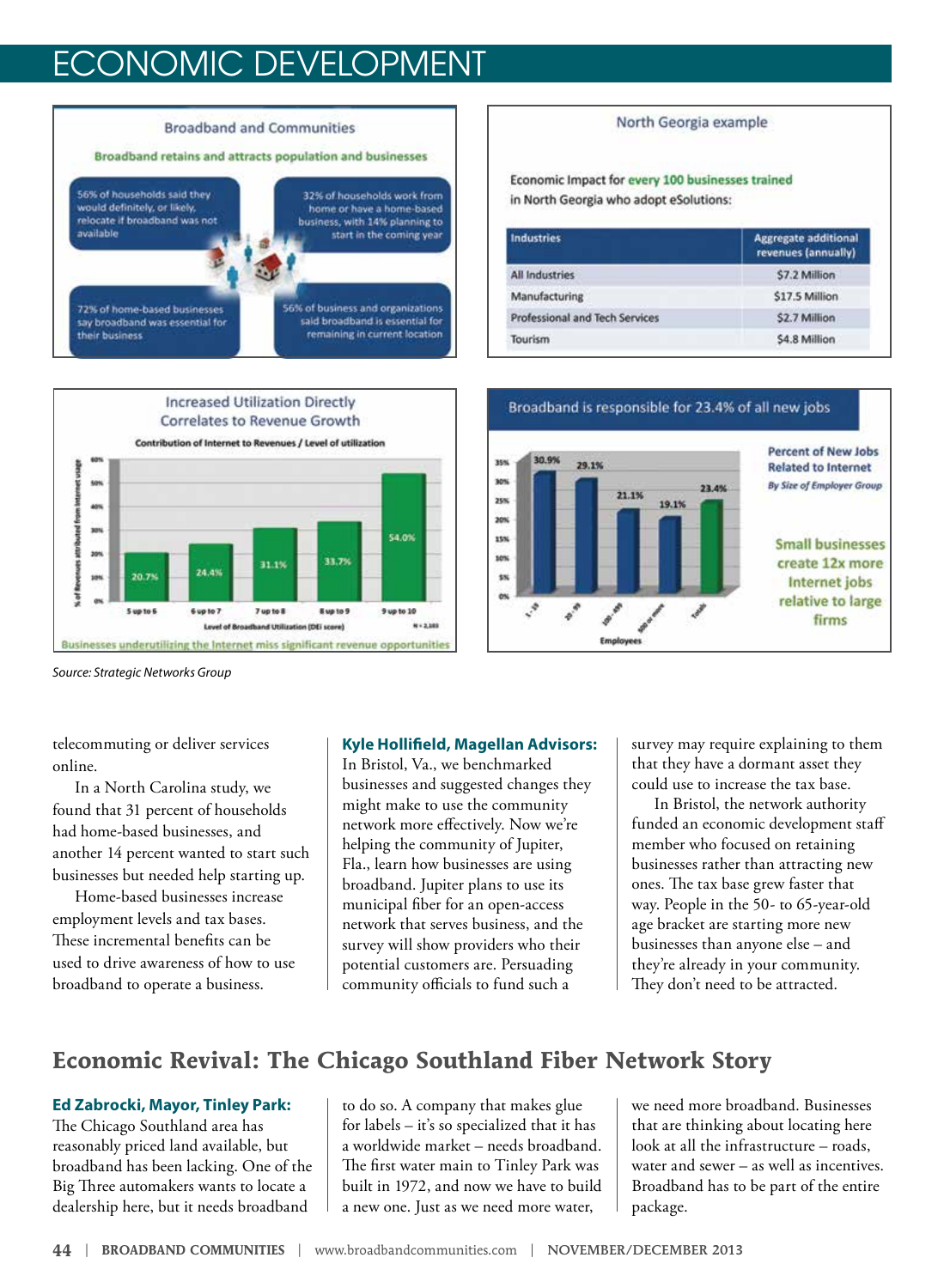

Mayor Ed Zabrocki, Tinley Park **Edge Communist Edge Act Act Act Paesel**, SSMMA Bruce Montgomery, PCI

#### **Ed Paesel, South Suburban Mayors and Managers Association:**

Any economic development has to be holistic. We began building the Chicago Southland Fiber Network where the new airport will be located, so we will be able to serve it when it opens. Then we can use this to play off all the other economic development in the area. Institutions of higher education use the network to connect to the K–12 schools and bridge the



digital divide. The joint 911 dispatch centers will be able to monitor public facilities such as parking lots with video cameras. We're working with Northern Illinois University to identify other anchor institutions that can benefit from the network.

### **Bruce Montgomery, Partnership for a Connected Illinois:** The big universities are scrambling to put

business accelerators on their campuses – well, we have land here available for



this purpose. With broadband, we can bring manufacturing back to Illinois, and add technology companies and telehealth. All our communities have brain drain problems. We have great schools, but graduates go where the action is. We have a net outflow of e-commerce. Sears was started here, and so was Montgomery Ward. Amazon should have been here, too! Great ideas came out of the University of Illinois at Urbana-Champaign, but then people headed west.

# **Communities Will Drive America's Global Competitiveness**

**Rollie Cole, Sagamore Institute for Policy Research:** Much of the economic development challenge for cities is being able to imagine what's

possible. In the 1920s, city fathers who contemplated building a road might have wondered why they should accommodate travel faster than 20

miles per hour. That's the stage we are at now with broadband.

It's wrong to say that wiring homes with fiber isn't necessary for economic





Rollie Cole, Sagamore Institute Mark Ansboury, Gigabit Squared Lydia Murray, Cook County

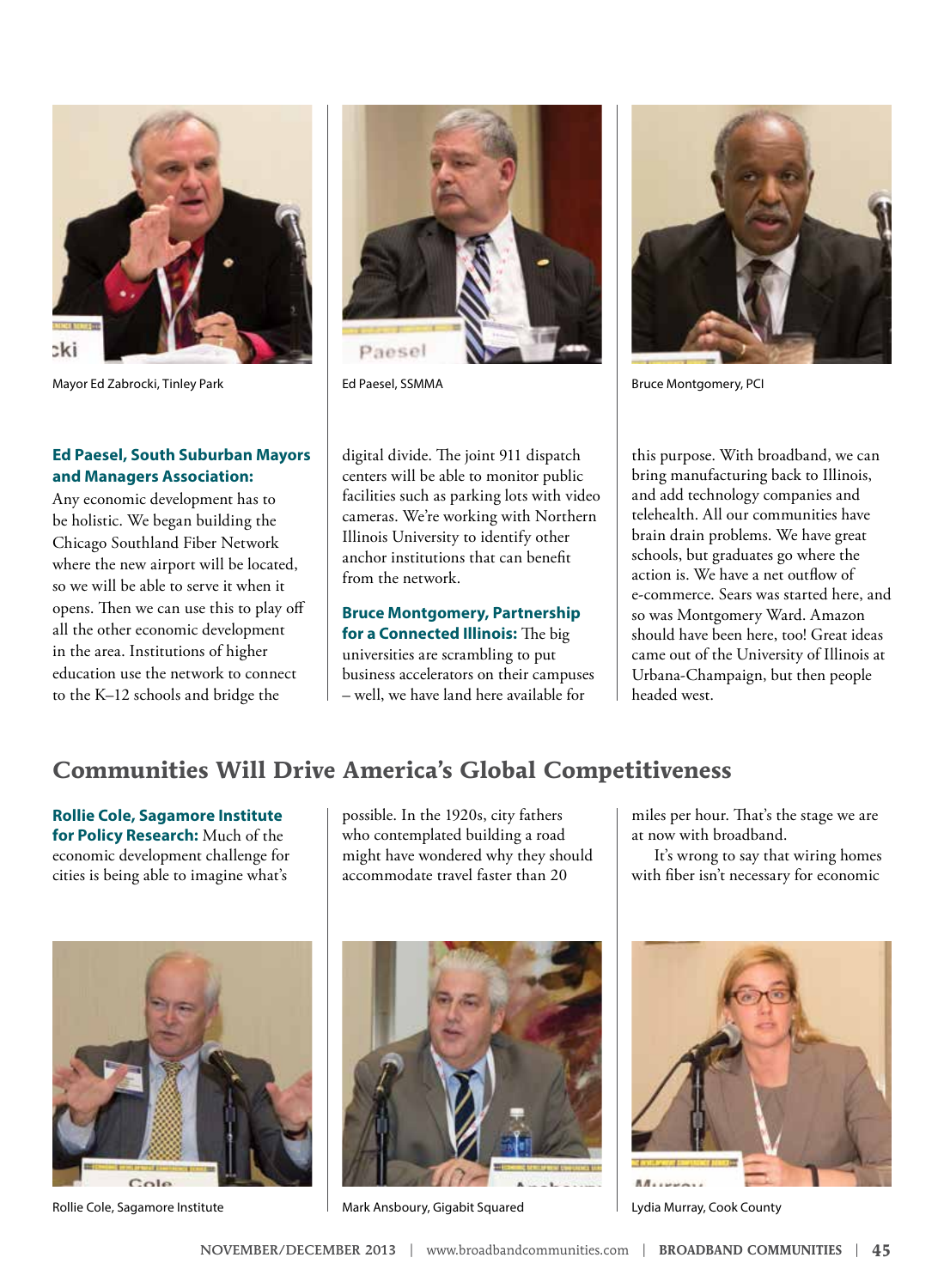# ECONOMIC DEVELOPMENT

development. Homes are where startups start! That's where schoolchildren are.

Businesses, government and nonprofits must all work together to encourage broadband access and use. A city's decision isn't just to "buy or build" anymore – it's to beg, borrow, buy, build, boss, boost or ban. Cities can encourage or even require that certain activities be conducted online.

A city can offer its resources to gather data about applications. Imagine an application developer who says, "My app

works 10 times better in a gigabit city."

#### **Mark Ansboury, Gigabit Squared:**

Cities have all the requirements for gigabit networks. They have the mass audiences, the assets they've already invested in, the goals of providing quality of life and jobs for their citizens. All they need to do is leverage their assets. In some cities, major employers with visions for their community are realizing it's up to them. In one community we work with, local

businesses are planning to fund, though not to operate, a network.

**Lydia Murray, Cook County Bureau of Technology:** The question isn't *whether* we'll be a gigabit community but *when* and *how*. Certainty about permitting and partnering is huge – and in a county with many municipalities, coordinating this can be difficult. Cook County has a good GIS system, and we're giving it to municipalities in return for their data.

# **Focusing on Economic Development Helps Broadband Projects Succeed**



#### **Sharon Stroh, Indiana Metropolitan Area Network:** Our

most pressing issue was manufacturing decline. We did presentations in all the towns, inviting local officials, businesses and anchor insitutions so we could educate people about broadband and what it could do. We responded to their concerns and operated with accountability and transparency, letting everyone know what we were doing. Then we held discussions with the regional economic development folks. We invited the press and incorporated them into the discussion so we could keep the public informed.

When people voiced opposition, we

invited them for private conversations afterward. Most objections concerned the cost of the network, but we were able to implement it gradually and in phases.

# **CHICAGO SHOULD BE THE NEXT SEOUL**

**Katherine Yager, City of Chicago:** Chicago issued an RFI for broadband access in the business district and underserved areas as well as for free wireless service. We're exploring partnerships with service providers. In five years, we want Chicago to be the Seoul of the United States. We want to grow the technology sector and entrepreneurship. We can't wire the whole city yet, but this targeted approach gives us a good foundation. By partnering with libraries for digital workforce development, we are seeing an 18 percent increase in wages and salaries.